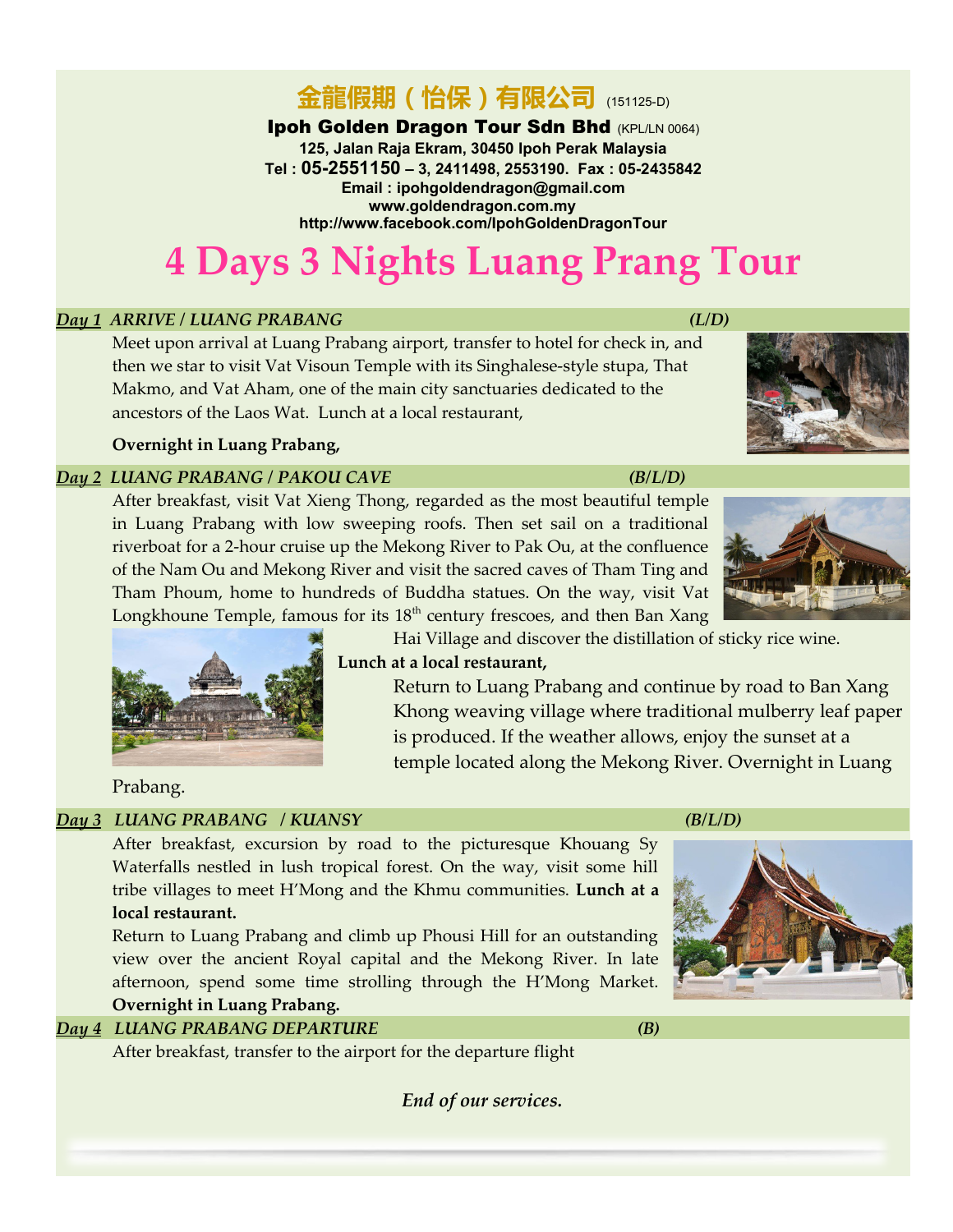# 金龍假期 ( 怡保 ) 有限公司 (151125-D)

**Ipoh Golden Dragon Tour Sdn Bhd (KPL/LN 0064)** 

**125, Jalan Raja Ekram, 30450 Ipoh Perak Malaysia Tel : 05-2551150 – 3, 2411498, 2553190. Fax : 05-2435842 Email : [ipohgoldendragon@gmail.com](mailto:ipohgoldendragon@gmail.com) [www.goldendragon.com.my](http://www.goldendragon.com.my/)**  *<http://www.facebook.com/IpohGoldenDragonTour>*

| <b>PACKAGE TARIFF</b> |             |              |                     |           |           |            |             |     |  |  |
|-----------------------|-------------|--------------|---------------------|-----------|-----------|------------|-------------|-----|--|--|
| <b>HOTEL</b>          |             | <b>VALID</b> | Price in US\$ / pax |           |           |            |             |     |  |  |
| <b>CATEGORY</b>       | <b>FROM</b> | <b>TO</b>    | 2 <sub>max</sub>    | $3-4$ pax | $5-7$ pax | $8-10$ pax | $11-14$ pax | S/S |  |  |
| 3 STAR                | Jan 2020    | 30 Apr 2020  | 487                 | 438       | 394       | 372        | 364         | 93  |  |  |
|                       | 1 May 2020  | 30 Sep 2020  | 479                 | 431       | 390       | 365        | 357         | 85  |  |  |
| 4 STAR                | Jan 2020    | 30 Apr 2020  | 539                 | 491       | 446       | 425        | 417         | 145 |  |  |
|                       | 1 May 2020  | 30 Sep 2020  | 502                 | 453       | 409       | 387        | 379         | 108 |  |  |
| 5 STAR                | Jan 2020    | 30 Apr 2020  | 689                 | 641       | 601       | 585        | 582         | 295 |  |  |
|                       | 1 May 2020  | 30 Sep 2020  | 569                 | 521       | 476       | 460        | 452         | 175 |  |  |

## **Hotel Category**

| City          | Standard 3 <sup>*</sup>       | First Class 4*                       | Superior $5*$                   |
|---------------|-------------------------------|--------------------------------------|---------------------------------|
| Luang Prabang | Mano Luck: (Deluxe room)      | Villa Santi Resort: (Deluxe room)    | Villa Maly: (Superior room)     |
|               | www.manoluckhotel.com         | www.villasantihotel.com              | www.villamaly.com               |
|               | New Daraphet: (Superior room) | Luang Prabang Legedge: (Deluxe room) | Le Palai Juliana: (Deluxe room) |
|               | www.mylaohome.com             | www.luangprabanglegend.com           | www.lepalaisjuliana.com         |

### **CHILD POLICY:** SHARING ROOM WITH PARENTS

- Child below 9 YRS without extra bed: 85% of adult's rate, with extra bed: 95% of adult's rate.
- Child from 10 YRS with extra bed: 100% of adult's rate.

### **Our prices include:**

- Accommodation in shared double room at hotels selected.
- Transfer by private air-conditioned vehicle as per program.
- **Local English** speaking guide for each area as per program.
- Entry fees for all sightseeing as mentioned on the program.
- Meals as mentioned on the program: (B) for breakfast, (L) for lunch, (D) for dinner.
- Private boat for cruises as mentioned.